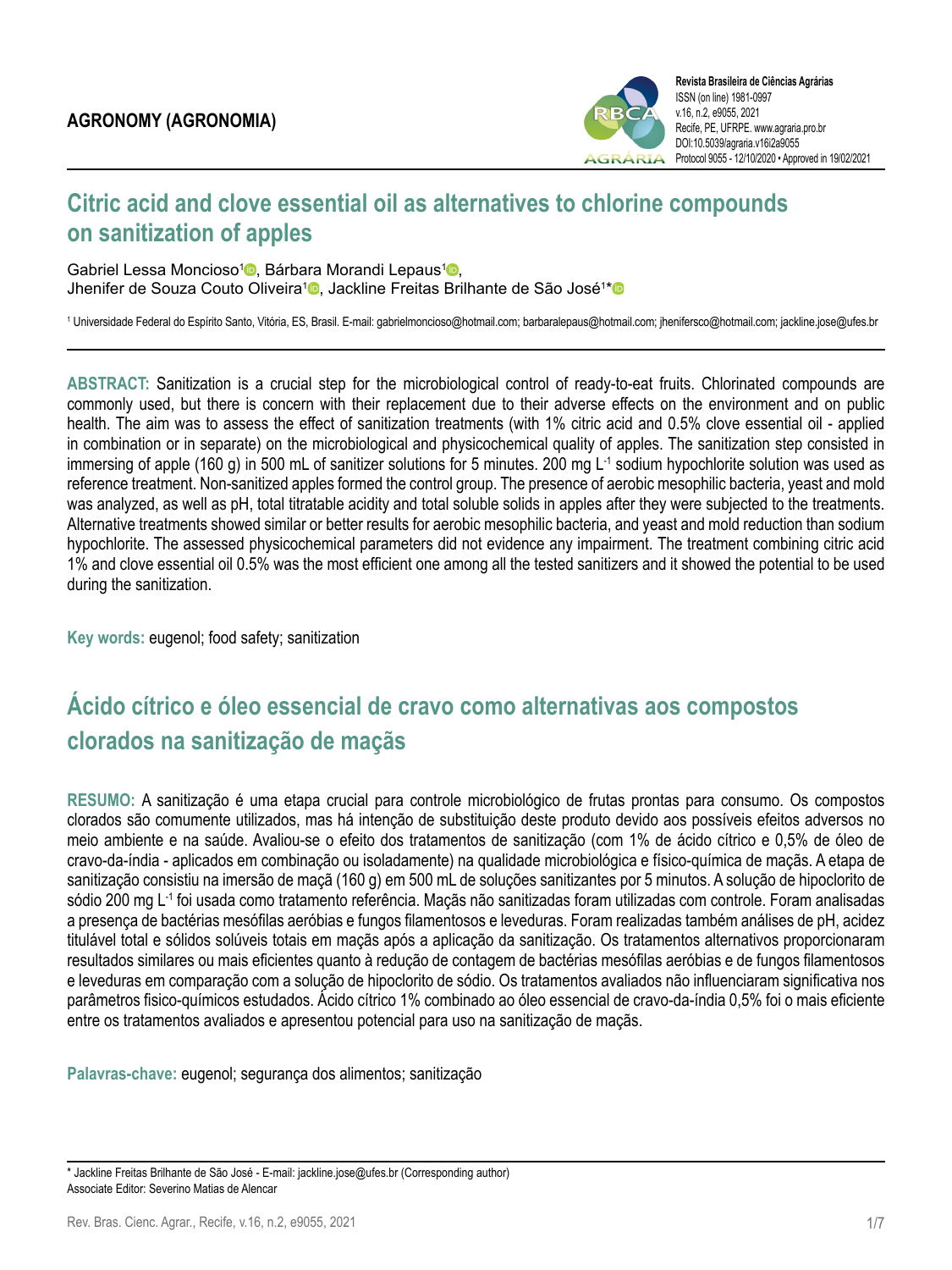# **Introduction**

Brazilian fruits are traded worldwide given their diversity and modern processing procedures, as well as the increasing quality levels in fruits' production and industrialization. Some areas in Brazil present favorable climate conditions for apple production, and it turns this fruit's cultivation into an important economic activity in the country. Apples are one of the favorite Brazilian consumers' fruits; moreover, they are among the most exported ones in Brazil (Anuário Brasileiro da Maçã, 2019). Apples are more often consumed with the peel; therefore, inappropriate fruit washing, and sanitization could expose consumers to contamination risks, such as chemical (pesticide residues) or microbiological (microorganisms on their surface) risks. Consumers' interest in healthy and wellbalanced diets has increased and this fact has encouraged a greater demand for foods such as fresh fruits and vegetables and ready-to-eat products (Weng et al., 2016; Alenyorege et al., 2019). It is essential to adopt good manufacturing practices throughout the processing chain to assure products' microbiological safety. When it comes to fresh and ready-toeat fruits, sanitization is the key step towards offering a safe unprocessed product with high nutritional value and sensory quality, although without losing the products' natural features (Weng et al., 2016; Alenyorege et al., 2019).

Chemical agents commonly used in fruit sanitization include chlorine-based products; such as sodium hypochlorite. This product is the most used one, presents easy preparation and application, remains effective at different concentrations and ensure the microbiological quality of minimally processed food (Weng et al., 2016; Lippman et al., 2020). However, chlorinated sanitizers can lead to bacterial resistance and adaptation to chlorine-based products. Moreover, they are potentially corrosive and can damage handlers' skin, mucosa, and airways. In addition, reports in the literature have highlighted the likely hyper chlorination of wastewater after the sodium hypochlorite treatment. The association between chlorinated sanitizers and high organic content in fruits is another concern, since it can result in high concentrations of trihalomethanes and other environmentally toxic byproducts (Poimenidou et al. 2016; Veloso et al., 2020; Lippman et al., 2020). In this sense, some European countries have already banned these compounds from fruit and vegetable sanitization (Lippman et al., 2020) since chlorinated compounds became a public health concern and their use is no longer recommended.

Organic acids and essential oils (EO) are among the currently assessed sanitizer alternatives since they act as natural antimicrobial and can be applied to food. The organic lactic, acetic, benzoic, propionic, and citric acids are already commonly used in the food industry (Chatterjee & Abraham, 2018). On the other hand, EOs are secondary metabolites of plants and are extracted from several plant materials (leaves, roots, barks, flowers, stem, etc.). They are used as natural preservative in food; however, studies focused on testing their use as sanitizers remain scarce. Evidence in the literature have shown some safe and effective treatments based on the

use of organic acids and essential oils during the sanitization step (Beraldo et al., 2013; Oulkheir et al., 2017; Veloso et al., 2020). Therefore, the present study aimed to investigate the microbiological and physicochemical quality of apples when subjected to different sanitizing procedures. We aimed to verify three hypotheses in this study: 1) citric acid and clove essential oil show similar or better effectiveness in the disinfection than the chlorine-based sanitizer; ii) combination of citric acid and clove essential oils would improve the chemical sanitizer efficiency; iii) treatments would did not affect physicochemical properties.

# **Materials and Methods**

## **Experimental design**

This research was conducted from February to March of 2019. Experimental study based on a completely randomized design with three repetitions and in duplicate. Investigations were performed at the Microbiology Laboratory of the Pharmaceutical Sciences Department and at the Food Analysis Laboratory of the Interprofessional Clinic Interprofessional School in Health of Federal University of Espírito Santo, Brazil.

## **Sample collection**

Apple samples (*Malus domestica cv.* Fuji) were purchased at the local market, in Vitória City, Espírito Santo State - Brazil. They were taken to laboratory in isothermal boxes and stored at 7 °C for 24 hours, at most, before processing. Fruits were selected before the treatment; the damaged or rotten ones were discarded. Next, the ones selected for the experiment were washed in running water to remove the dirt adhered to their peel. Then, apples were drained for 10 minutes in protected place.

### **Preparation of sanitization solutions and treatments**

The effects of the following sanitizing agents were evaluated: 0.5% clove essential oil (CEO) (*Syzygium aromaticum*) (Ferquimica®), 1% citric acid (Dinâmica®); as well as the association of both. Solutions containing EO were prepared with surfactant Tween 80 (Dynamics®) at 0.5% concentration to allow water homogenization. The homogenization was conducted in a glass bottle, previously sterilized, on magnetic stirrer. The treatment with sodium hypochlorite - 200 mg L<sup>-1</sup> - (Hidrosteril®) was adopted as parameter of reference. Apples washed in running water without the addition of the sanitizer were selected as control for the initial contamination level evaluation. All solutions were prepared in distilled water. The sanitization step consisted of immersing one apple (approximately 160 g) for each 500 mL of solution, which was prepared right before its use, for 5 min at 23  $\pm$  1 °C. The treatments were carried out in 4 L of sanitizing solution. Concentrations and exposure time followed parameters found in previous experiments and in data available in the literature (Abdollahzadeh et al.,2014; Al-Rousan et al., 2018; Lepaus et al., 2020). The analyzes were carried out immediately after the sanitization treatments.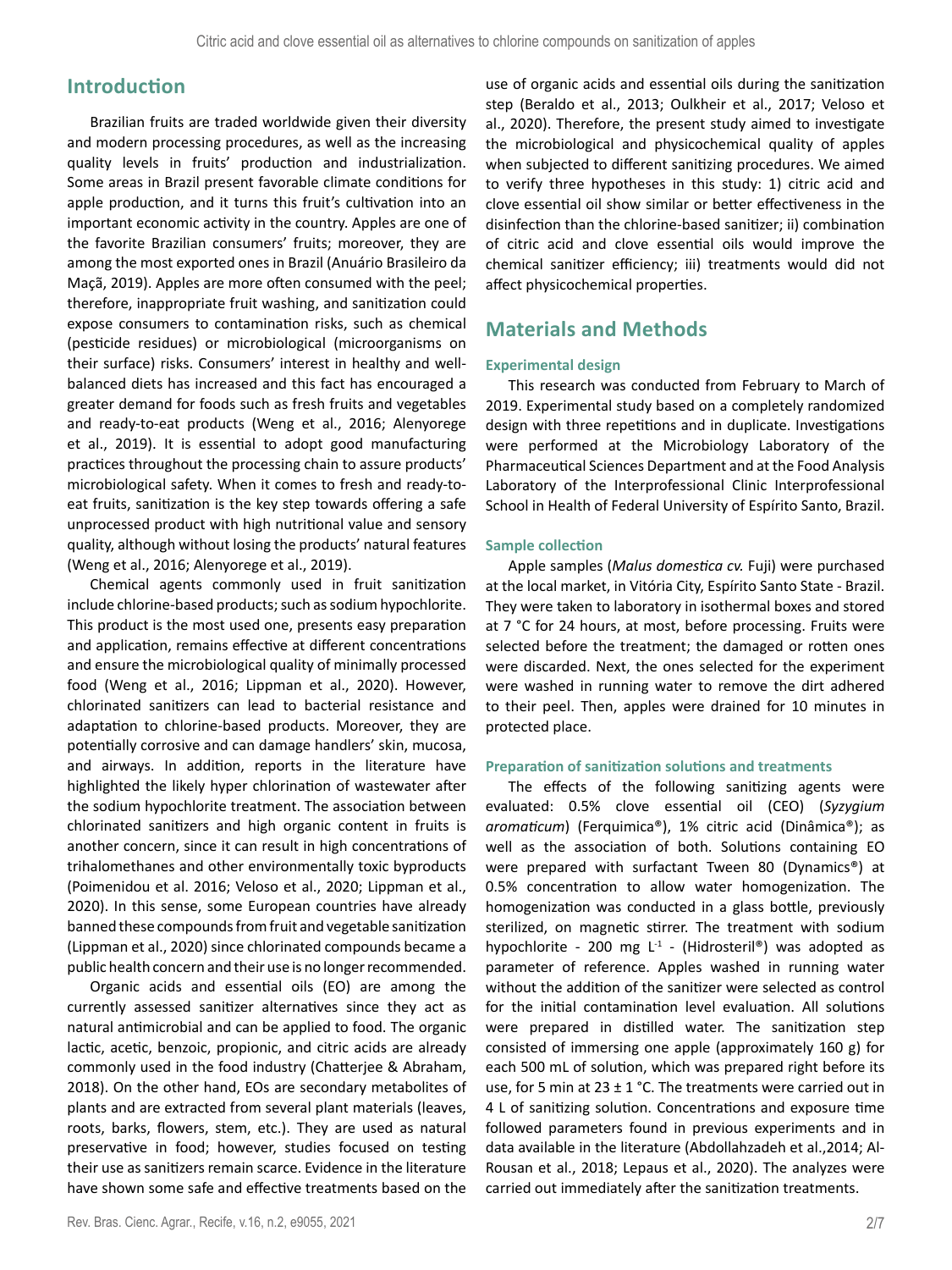#### **Microbiological analysis**

In total, 25 g of each apple sample were rinsed with tap water and homogenized in 225 mL of 0.1 % sterilized peptone water after the treatment applied to generate  $10^{-1}$ dilution of sample and appropriate serial dilutions were prepared (Downes & Ito, 2001). Aliquots from each dilution were transferred to specific culture media to determine each microbial group. Aliquot plating of two dilutions was performed in duplicate and the results were expressed in log of colony-forming units per gram (log CFU  $g^{-1}$ ).

## **Evaluation of apples' natural microbial contamination**

Aerobic mesophilic bacteria determination was performed through the pour plating technique in standard plate counting agar (Himedia®) - which was molten and kept at 45 °C - by using 1 mL of the previously prepared dilutions. Plates were incubated at inverted position at 35 °C for 48 h after medium solidification. The aliquot of 0.1 mL of sample dilutions was inoculated on the dry surface of potato dextrose agar (Himedia®) – which was acidified at  $pH$  3.5 – to count yeasts and mold. Plates were incubated at non-inverted position at  $25 \pm 1$  °C for 5 to 7 days.

#### **Physicochemical analysis**

## **Evaluation of pH, total titratable acidity and total soluble solids in apples after treatments**

The pH, total titratable acidity, and total soluble solids content were determined according to the AOAC (2016). pH measurements were taken in previously Total titratable acidity (TTA) were expressed as % of malic acid. Total soluble solids (TSS) content was determined in analog refractometer (Instrutherm®, Freguesia do Ó, São Paulo, Brazil) at 25 °C and results were expressed in °Brix.

#### **Evaluation of sanitizing solutions' pH**

The pH of each sanitizing solution was determined in digital potentiometer (Tecnopon®, mPA210, Piracicaba, São Paulo, Brazil). To conduct this analyse 50 mL of solution were prepared right before the analysis.

#### **Statistical analysis**

Data were analyzed in InfoStat Statistical Software (student version 2012, Cordoba National University, Argentina). Results were subjected to analysis of variance (ANOVA); Tukey's test was conducted at 5% of probability.

# **Results and Discussion**

# **Treatment efficiency to reduce apples' natural microbiological contamination**

The treatments significantly reduced ( $p \le 0.05$ ) the initial contamination by all microorganisms analyzed in non-sanitized apple samples (Table 1).

Fruits are naturally contaminated by microorganisms, but the initial microbiological load can change depending on planting, harvesting, transportation and storage conditions (Lopez et al., 2018). The sodium hypochlorite treatment adopted in the current study reduced the number of aerobic mesophilic bacteria, and yeasts and mold to 1.18 and 0.72 log CFU  $g^{-1}$ , respectively, in the non-sanitized samples. Citric acid (CA) sanitization showed aerobic mesophilic bacteria, and yeast and mold reduction to 1.57 and 1.53 log CFU  $g<sup>-1</sup>$ , respectively. The treatment with clove essential oil (CEO) reduced the amount of aerobic mesophilic bacteria and of the fungi group to 1.84 and 1.64 log CFU  $g<sup>-1</sup>$ , respectively. Samples subjected to the combined treatment ( $CA + CEO$ ) reduced 2.97 log CFU  $g^{-1}$  and 2.46 log CFU  $g^{-1}$  in the amount of aerobic mesophilic bacteria and mold and yeasts, respectively.

Reductions resulting from the chlorinated treatment were lower than the ones recorded after the application of the adopted alternative strategies. The number of microorganisms in apples sanitized with sodium hypochlorite was statistically similar that observed for the CA and CEO treatments (p > 0.05). However, samples treated with the chlorinated compound were the only ones presenting microbial groups statistically like those of the non-sanitized sample (p > 0.05). Sodium hypochlorite is an efficient sanitizer for food decontamination; however, in addition to quality of the water, and to the presence of inorganic salts and of organic material (Hung et al., 2017), chemical agent efficiency depends on the sanitized matrix type.

Organic acids such as the propionic, acetic, lactic, malic, and citric (at 1% and 2%) ones have shown high potential to reduce *Escherichia coli* O157:H7 and *Salmonella* Typhimurium in apples and lettuce (Park et al., 2011). Another study assessed apples sanitized with 2% lactic acid and showed performance similar, or superior, to that of chlorinated compounds to reduce *E. coli* O157:H7 and *S.* Typhimurium (Tian et al., 2013). Moreover, organic acids (1% lactic or 2% acetic acid) have shown reduction rates similar to, or higher than, that of chlorinated compounds (of natural microflora)

Table 1. Means and standard deviation (log CFU g<sup>-1</sup>) of natural microbiota found on non-sanitized apples and of apples subjected to different sanitization treatments, for 5 minutes.

| <b>Treatment</b>                           | <b>Aerobic mesophiles</b>             | <b>Yeasts and Mold</b>        |
|--------------------------------------------|---------------------------------------|-------------------------------|
|                                            | $log CFU g^{-1}$ ± Standard Deviation |                               |
| No Sanitizer                               | $4.53 \pm 0.24$ <sup>a</sup>          | $4.82 \pm 0.16$ <sup>a</sup>  |
| Sodium hypochlorite 200mg L <sup>-1</sup>  | $3.35 \pm 0.55$ <sup>ab</sup>         | $4.10 \pm 0.16$ <sup>ab</sup> |
| Citric acid 1%                             | $2.96 \pm 0.66^{\rm b}$               | $3.29 \pm 0.36$ <sup>bc</sup> |
| Clove essential oil 0.5%                   | $2.69 \pm 0.56$ <sup>bc</sup>         | $3.18 \pm 0.48$ <sub>bc</sub> |
| Citric acid 1 % + Clove essential oil 0.5% | $1.56 \pm 0.27$ c                     | $2.36 \pm 0.59$ <sup>c</sup>  |

\* Different letters in the same column indicate statistically significantly difference in the Tukey test at p ≤ 0.05.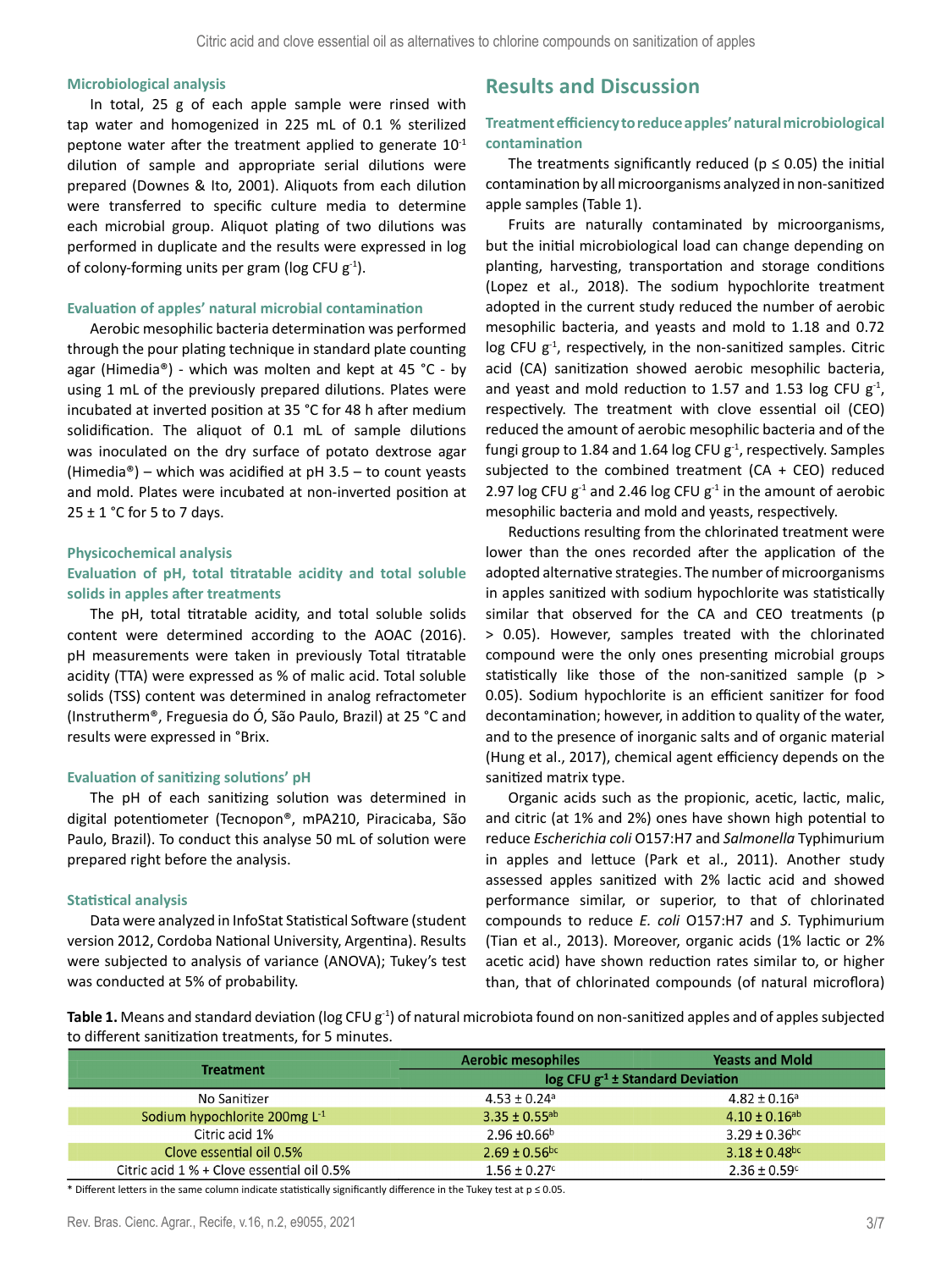to reduce *Salmonella enterica* Enteritidis in strawberries, cucumbers and rocket leaves (Lepaus et al., 2020). The minimum inhibitory concentration of clove EO and cinnamon EO necessary to make Gram-positive (*Staphylococcus aureus* and *Listeria monocytogenes*) and Gram-negative (*E. coli* and *Salmonella* sp.) bacteria inactive was lower than that of hypochlorite sodium (Beraldo et al., 2013). Treviso leaves sanitized with cinnamon EO did not achieve satisfactory reduction in contamination by *Listeria monocytogenes*. On the other hand, samples treated with citric acid (5000 mg L-1) have recorded reduction by 1.22 log CFU  $g^{-1}$  in the number of this pathogen; the EO/organic acids (acetic, malic, citric, or lactic) combination led to greater reductions (Kang et al., 2018).

Citric, lactic and acetic acids are acknowledged as natural and safe antimicrobial agents and the inactivation mechanism is triggered by undissociated organic acids and weak acids, such as the aforementioned ones. This inactivation derives from pH reduction in the solution, which damages cell walls in microorganisms, inhibits enzymatic reactions and changes protein and DNA structures (Wang et al., 2015). These organic acids can easily penetrate cell walls in microorganisms, intracellular pH reduction and organic acid accumulation (Wang et al., 2014). Essential oils are mixtures of volatile organic compounds accounting for plant flavor and aroma (Veloso et al., 2020); they have low toxicity, which turns them into environment-friendly compounds (Marques et al., 2019). Clove (*Syzygium aromaticum*) presents eugenol, which is the main antimicrobial agent; it disrupts the cytoplasmic membrane, releases the ions and causes excessive loss of cellular components, a fact that leads to microbial cell death (Devi et al., 2010).

A previous study conducted by Dunn et al. (2019) has found that clove EO at 0.5% was more effective in reducing *Salmonella* in bell peppers than sodium hypochlorite (200 mg  $L<sup>-1</sup>$ ; it recorded microbial count below the threshold detection (<1 CFU 10  $g^{-1}$ ). Based on such result, CEO has the potential to replace the chlorinated compound in sanitization processes. Lettuce leaves sanitized with thyme EO (250 mg  $L^{-1}$ ) showed similar aerobic mesophilic bacterial numbers as the ones treated with chlorinated compound (120 mg L<sup>-1</sup>) (Siroli et al., 2017).

Synergistic interactions against *E. coli*, *Salmonella enterica*, *S. aureus*, and *Bacillus cereus* were also obtained after combining clove EO (10 μL) to oregano EO (20 μL) through the disc diffusion technique (Pombo et al., 2018). Besides, the combination between citric and acetic acids has demonstrated higher antimicrobial potential than the application of sanitizing agents in separate (Al-Rousan et al., 2018). Based on the present study, there may have been synergism among the antimicrobial effects of the proposed substances.

Fruit biodeterioration rates change depending on samples' microbiological load after the conservation treatment (Lopez et al., 2018). High microbial counts can accelerate the run-out process caused by microorganisms; therefore, the applied process must be able to reduce the initial microbial load in

order to extend the product's shelf-life. Food recontamination control or the maintenance of the initial microbiological load after sanitization can be achieved through proper packaging and storage conditions (Kang et al., 2018). Microorganisms are mostly found on food surface, but contamination by viable microbial forms can eventually happen in food inner tissues. Most fruits keep cell metabolism active after harvesting and such feature contributes to fruit run-out and to the growth of pathogenic microorganisms. Microbial contamination can cause severe changes in fruits' physiology and composition. Some fungal (*Alternaria*, *Fusarium*, *Penicillium*, *and Aspergillus*) and bacterial species (*Clostridium*, *Pseudomonas*, *Erwinia*, and *Bacillus*) hydrolyze pectin from plant tissue and cause its softening, rot and necrosis. This process features the run-out process (Lopez et al., 2018) and accounts for irreversible changes in food features such as nutrient losses (hydrocarbons, vitamins, amino acids and metals), foul odor development, and color, taste, and texture changes.

Different food types have their specific features, their internal and external tissues differ from each other; thus, sanitizers have different actions in different types of sanitized food. Plant surface influences sanitizing solution contact with microorganisms and process efficiency, since different food types present different microstructures, such as grooves, cracks, cavities, and other irregularities (São José et al., 2014). Waxy surface food, such as apples, present hydrophobic features; therefore, it can limit the food/sodium hypochlorite interaction due to its polarity. Moreover, the concentration of, and exposure time to, the sanitizing agent have straight influence on the decontamination process (Kang et al., 2018). More prominent interaction between waxy surfaces and amphiphilic solutions can favor sanitizers' antimicrobial action and so, it can justify the significantly higher reductions observed in samples sanitized with CEO in the present study.

# **Impact of sanitization treatments on apples' physicochemical features**

pH (mean =  $4.12 \pm 0.11$ ) and total titratable acidity (TTA) (mean =  $0.11\% \pm 0.008$  of malic acid) in the herein investigated treatments were not significantly different from that recorded for non-sanitized samples (Table 2); this outcome evidences that these features did not change in apples.

Similar pH values (4.00) were previously reported for fresh apple samples (Maldonado et al., 2017). A study testing *Tabule* salad sanitized with acetic and citric acid (in combination or in separate) showed pH reduction after the sanitization process (Al-Rousan et al., 2018). Thus, assumingly, this result may be related to food structure and to how it was sanitized., i.e., if the fruit was whole or sliced at the time of sanitization. Apples have a peel that protects them from the sanitizer/ food internal structure interaction. Assumingly, the exposure of peeled food, or of food presenting weaker structures, to the sanitizing solution may favor the transference of chemical agents into their pulp.

Food pH concerns hydrogen ions' concentration in it; pH evaluation is essential to determine the microbial growth and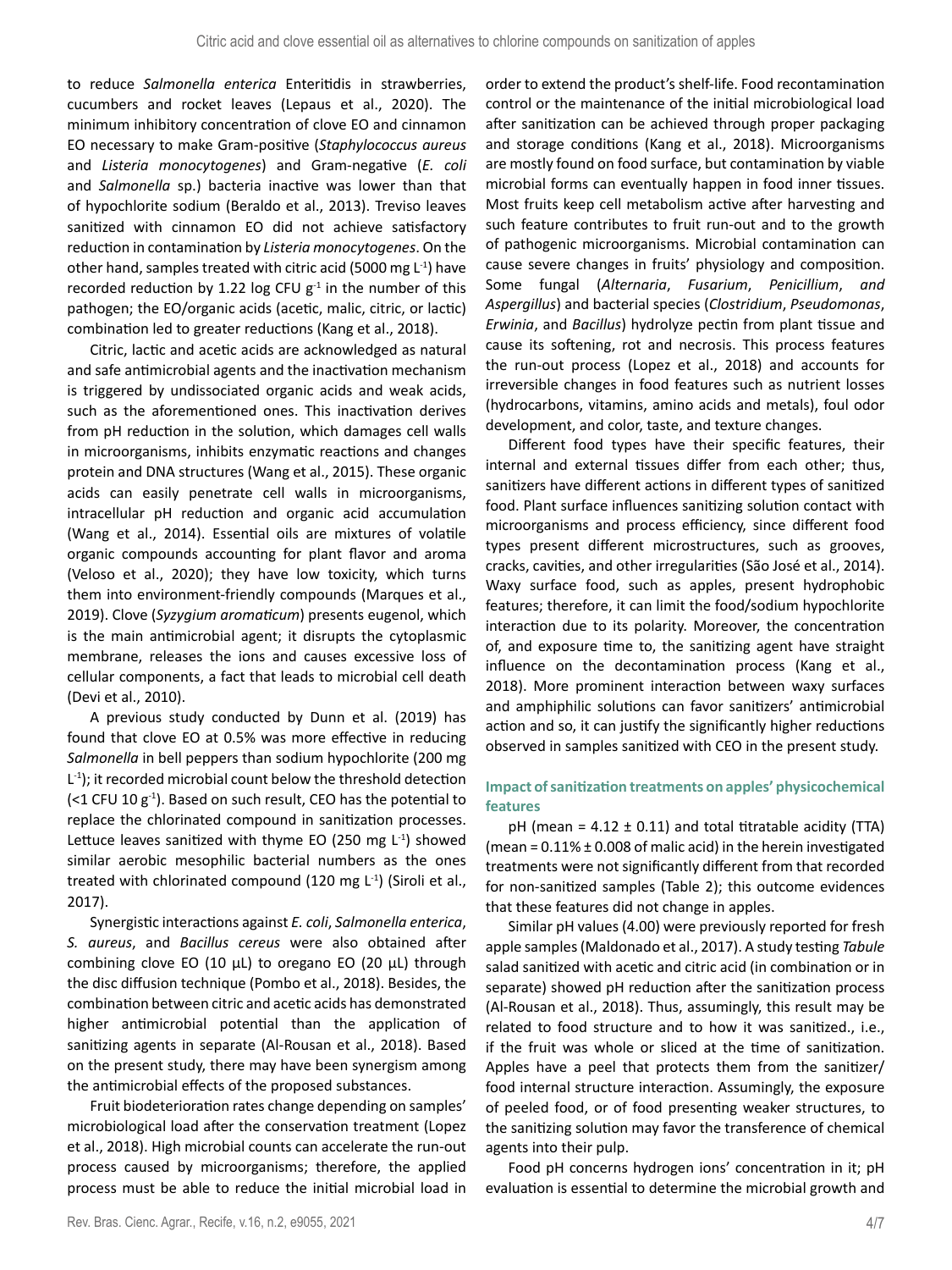| Table 2. Means and standard deviation of pH, total titratable acidity (TTA) and total soluble solids (TSS) of non-sanitized apples |
|------------------------------------------------------------------------------------------------------------------------------------|
| and of apples subjected to different sanitization treatments for 5 minutes.                                                        |

|                                              |                              | TTA                          | TSS                            |
|----------------------------------------------|------------------------------|------------------------------|--------------------------------|
| <b>Treatment</b>                             | рH                           | (% malic acid)               | (°Brix)                        |
| No Sanitizer                                 | $4.04 \pm 0.32$ <sup>a</sup> | $0.11 + 0.03$ <sup>a</sup>   | $12.66 \pm 0.66$ ab            |
| Sodium hypochlorite 200mg $L^1$              | $4.06 + 0.32$ <sup>a</sup>   | $0.12 + 0.01$ <sup>a</sup>   | $12.76 \pm 0.89$ <sup>ab</sup> |
| Citric acid 1%                               | $4.33 \pm 0.16$ <sup>a</sup> | $0.12 \pm 0.15$ <sup>a</sup> | $10.83 + 1.35$ <sup>ab</sup>   |
| Clove essential oil 0.5%                     | $4.11 \pm 0.98$ <sup>a</sup> | $0.10 \pm 0.02$ <sup>a</sup> | $13.63 \pm 1.26$ <sup>a</sup>  |
| Citric acid $1\%$ + Clove essential oil 0.5% | $4.09 \pm 0.95$ <sup>a</sup> | $0.11 \pm 0.01$ <sup>a</sup> | $10.70 \pm 0.88$ b             |

\* Different letters in the same column indicate statistically significantly difference in the Tukey test t at  $p \le 0.05$ .

enzymatic activity of microorganisms, as well as fruits run-out potential, taste retention, odor and ripening control. TTA is an important index to evaluate the sensory quality of fruits since it results from the organic acids in the food and influences fruit flavor, aroma, color, stability and ripening.

CEO and CEO-combined treatments recorded significant differences for parameter TSS ( $p \le 0.05$ ) (Table 2). This result is likely associated with sample features themselves, rather than to the treatment itself. Factors such as luminosity, ripening degree, rootstock type and crown cultivar can lead to different TSS degrees in apples. These factors would explain the herein recorded differences, since rigid fruit peels would prevent the direct action of the sanitizer in the internal structure of the food, a fact that would make it impossible incorporating and changing this parameter. The evaluation of mean features of Royal Gala ( $n = 120$ ) and Fuji ( $n = 120$ ) apple cultivars has led to mean values of  $11.43 \pm 0.45$  °Brix for Royal Gala apples, and of  $12.68 \pm 1.82$  °Brix for Fuji apples (Toebe et al., 2014). The TSS value recorded in the present study for the combined treatment was statistically similar to that of the non-sanitized sample and to that treated with the chlorinated compound ( $p \leq 0.05$ ). Therefore, the reduction observed in this parameter after the application of the combined treatment is not necessarily a negative aspect about the quality of fruits subjected to the sanitization treatment.

TSSs, mostly sugars and organic acids, play a significant role in the quality of the fruit, due to their influence on the thermophysical, chemical and biological properties of products. TSSs account for fruit taste and, consequently, for consumers' acceptance; moreover, they are fruit ripening indicators, thus, their maintenance is essential. Consumers look for microbiologically safe products that do not pose any risk to the environment or to human health. Furthermore, sanitizers must keep the quality features of food. Accordingly, the here in tested treatments have the potential to be further assessed and, likely applied in the food processing industry, due to their antimicrobial efficiency and short exposure time - which are fundamental criteria for chemical agents' use at industrial level.

### **Evaluation of sanitizing solution pH**

The tested sanitizing solutions recorded significant difference in pH ( $p \le 0.05$ ) (Table 3).

Controlling sanitizing solution's pH is essential for operation efficiency, as well as the choice for the most appropriate sanitizer for a given food type (Lepaus et al.,

Rev. Bras. Cienc. Agrar., Recife, v.16, n.2, e9055, 2021 5/7 and the state of the state of the state of the state of the state of the state of the state of the state of the state of the state of the state of the state of t

**Table 3.** Means and standard deviation of sanitizing solution pH - solutions prepared and used for apples' sanitization.

| <b>Treatment</b>                           | pH                           |
|--------------------------------------------|------------------------------|
| Sodium hypochlorite 200mg $L^{-1}$         | $8.15 \pm 0.63$ <sup>a</sup> |
| Citric acid 1%                             | $2.43 \pm 0.01$ <sup>c</sup> |
| Clove essential oil 0.5%                   | $4.76 \pm 0.28$ <sup>b</sup> |
| Citric acid 1 % + Clove essential oil 0.5% | $2.38 + 0.01d$               |

\* Different letters in the same column indicate statistically significantly difference in the Tukey test at  $p \leq 0.05$ .

2020). It is essential evaluating sanitizing solution pH, since this is a microbial survival and sanitization process effectivenessrelated parameter. Most bacteria, mainly the pathogenic ones, have difficulty to grow, or do not grow at all, at pH below 4.50; besides, they are sensitive to pH above 8.00. Therefore, the sanitizing agent can create an unfavorable environment for microorganisms and, consequently, prevent proliferation. Changes in solution pH are related to the sanitizing efficacy of chemicals used in food sanitation. This process may influence the stability of chemicals' compounds and the chemical agent/ microorganism interaction.

Evidence in the literature relate chlorinated solution pH used for sanitization to toxic halogenated disinfection byproduct formation rates, with emphasis on trihalomethanes, such as chloroform. Many cases show that chloroform concentration increases as pH also increases (≥8) (Hung et al., 2017). The optimum pH for aerobic mesophilic microorganisms' growth is between 6.50 and 7.50; minimal growth is observed at values close to 4.00. The lower the pH value of a sanitizing solution, the more adverse the medium for the microorganism. The pH variation changes the functioning of enzymes and nutrient transportation into the cell. This process can inhibit microorganisms' growth or even their death. Yeasts and mold can survive within a wide pH range, but still, they are sensitive to this parameter. Assumingly, the lowest pH value recorded for the combined treatment (2.38  $\pm$  0.01) had greater influence on samples' microbial contamination reduction than treatments without sanitization or than treatments with sodium hypochlorite. Similar results were previously reported when the microbial inactivation effects of lactic acetic acid and chlorinated compounds, were compared (Lepaus et al., 2020).

# **Conclusions**

All alternative treatments showed similar or better microbiological decontamination results than sodium hypochlorite application. Regarding the physicochemical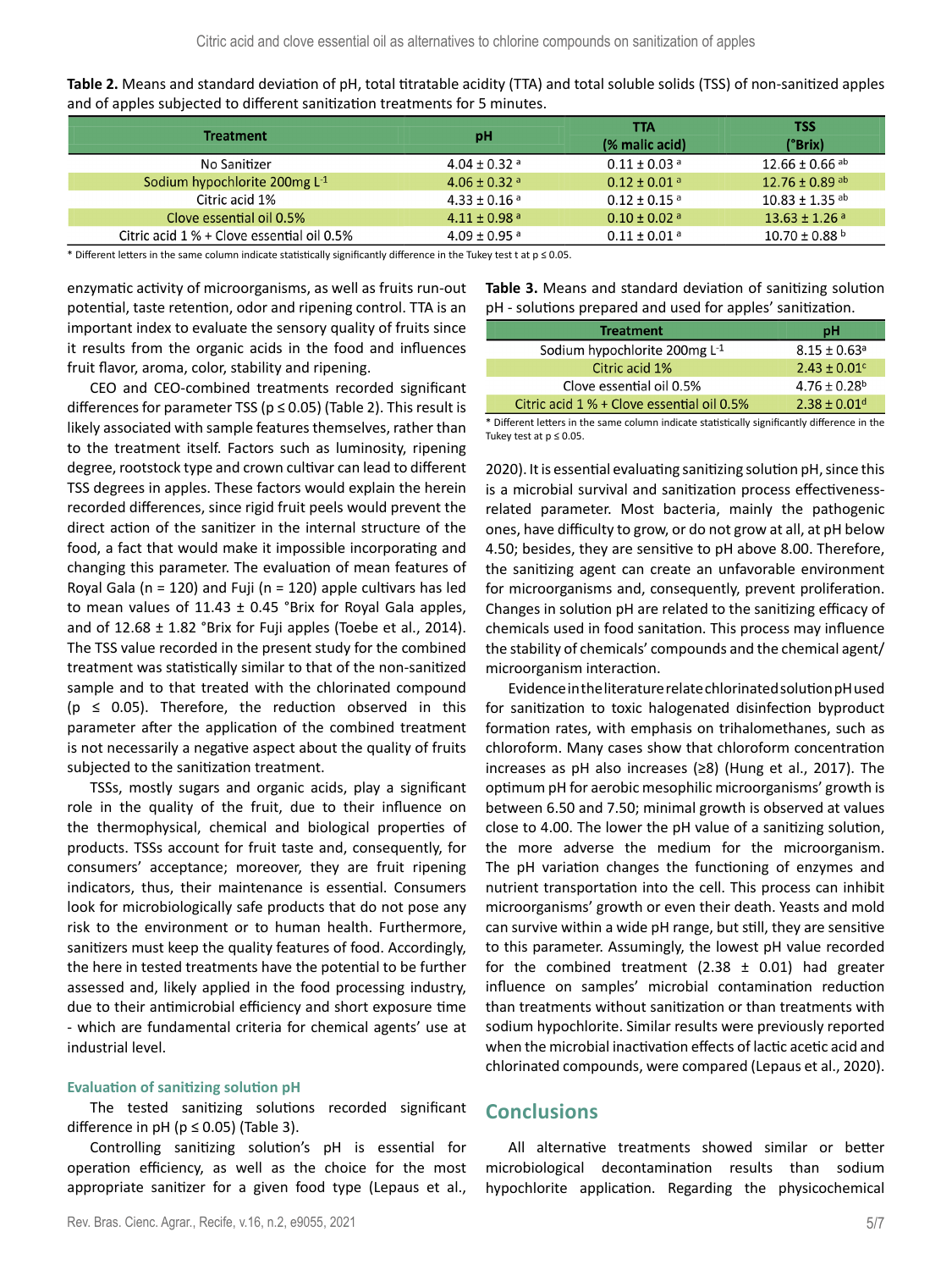features no significant differences were found among the treatments.

The combined treatment (1% citric acid and 0.5% clove essential oil) was more efficient than conventional treatment (sodium hypochlorite); whereby it could be adopted for apples' sanitization.

Of course, complementary studies are important to evaluate the sensorial impacts of these alternatives' sanitizers.

# **Compliance with Ethical Standards**

**Author contributions:** Conceptualization: GLM, JFBSJ; Data curation: GLM, JFBSJ; Formal analysis: GLM, JFBSJ; Investigation: GLM, BML, JSCO; Methodology: GLM, JFBSJ; Project administration: JFBSJ; Resources: JFBSJ; Supervision: JFBSJ; Validation: JFBSJ; Visualization: GLM, BML, JSCO, Writing– original draft: GLM, BML, JSCO; Writing – review & editing: GLM, BML, JSCO, JFBSJ.

**Conflict of interest:** The authors declare that they have no conflict of interests.

**Funding:** None.

# **Literature Cited**

- Abdollahzadeh, E.; Rezaei, M.; Hosseini, H. Antibacterial activity of plant essential oils and extracts: The role of thyme essential oil, nisin, and their combination to control *Listeria monocytogenes* inoculated in minced fish meat. Food Control, v.35, n.1, p. 177-183, 2014. https://doi.org[/10.1016/j.](https://doi.org/10.1016/j.foodcont.2013.07.004) [foodcont.2013.07.004.](https://doi.org/10.1016/j.foodcont.2013.07.004)
- Alenyorege, E. A.; Ma, H.; Ayim, I. Inactivation kinetics of inoculated *Escherichia coli* and *Listeria innocua* in fresh-cut Chinese cabbage using sweeping frequency ultrasound. Journal of Food Safety, v. 39, n.9, e12696, 2019. [https://doi.org/10.1111/jfs.12696.](https://doi.org/10.1111/jfs.12696)
- Al-Rousan, W.M.; Olaimat, A.N.; Osaili T.M.; Al-Nabulsi, A.A.; Ajo, R.Y.; Holley RA. Use of acetic and citric acids to inhibit Escherichia coli O157:H7, *Salmonella* Typhimurium and *Staphylococcus aureus* in tabbouleh salad. Food Microbiology, v.73, p.61–66, 2018. [https://doi.org/10.1016/j.fm.2018.01.001.](https://doi.org/10.1016/j.fm.2018.01.001)
- Anuário Brasileiro da Maçã 2019. Santa Cruz do Sul: Editora Gazeta Santa Cruz, 2019. 56p.
- Association of Official Analytical AOAC. Official methods of analysis of the Association of Official Analytical Chemists. 20.ed. Gaithersburg: AOAC, 2016.
- Beraldo, C.; Daneluzzi, N.S.; Scanavacca, J.; Doyama, J.T.; Junior, A.F.; Moritz, C.M.F. Eficiência de óleos essenciais de canela e cravoda-índia como sanitizantes na indústria de alimentos. Pesquisa Agropecuária Tropical, v.43, n.4, p.436-440, 2013. [https://doi.](https://doi.org/10.1590/S1983-40632013000400006) [org/10.1590/S1983-40632013000400006.](https://doi.org/10.1590/S1983-40632013000400006)
- Chatterjee, A.; Abraham, J. Microbial contamination, prevention, and early detection in food industry. In: Holban, A.M.; Grumezescu, A.M. (Eds.). Microbial contamination and food degradation. London: Academic Press, 2018. Chap. 2, p.21-47. (Handbook of Food Bioengineering Series, 10). [https://doi.org/10.1016/B978-](https://doi.org/10.1016/B978-0-12-811515-2.00002-0) [0-12-811515-2.00002-0](https://doi.org/10.1016/B978-0-12-811515-2.00002-0).
- Devi, K.P.; Nisha, S.A.; Sakthivel R.; Pandian, S.K. Eugenol (an essential oil of clove) acts as an antibacterial agent against *Salmonella typhi* by disrupting the cellular membrane. Journal of Ethnopharmacology, v.130, n.1, p. 107–115, 2010. [https://](https://doi.org/10.1016/j.jep.2010.04.025) [doi.org/10.1016/j.jep.2010.04.025](https://doi.org/10.1016/j.jep.2010.04.025).
- Downes, F.P.; Ito, K. Compendium of methods for the microbiological examination of foods. 4.ed. Washington, D.C.: American Public Health Association, 2001.
- Dunn, L.L; Harness, M.L.; Smith, D.M.; Gorman, S.J.; Zhong, Q.; Davidson, P.M.; Critzer, F.J. Essential Oil Emulsions as postharvest sanitizers to mitigate *Salmonella* crosscontamination on peppers. Journal of Food Protection, v.82, n.1, p.159-163, 2019. [https://doi.org/10.4315/0362-028X.](https://doi.org/10.4315/0362-028X.JFP-18-190) [JFP-18-190.](https://doi.org/10.4315/0362-028X.JFP-18-190)
- Hung, Y-C; Waters, B.W.; Yemmireddy, V.K.; Huang, C-H. pH effect on the formation of THM and HAA disinfection byproducts and potential control strategies for food processing. Journal of Integrative Agriculture, v.16, n.12, p.2914–2923, 2017. [https://doi.org/10.1016/S2095-3119\(17\)61798-2](https://doi.org/10.1016/S2095-3119(17)61798-2).
- Kang, J-H.; Song. K.B. Combined effect of a positively charged cinnamon leaf oil emulsion and organic acid on the inactivation of *Listeria monocytogenes* inoculated on fresh-cut Treviso leaves. Food Microbiology, v.76, p. 146–153, 2018. [https://](https://doi.org/10.1016/j.fm.2018.05.004) [doi.org/10.1016/j.fm.2018.05.004.](https://doi.org/10.1016/j.fm.2018.05.004)
- Lepaus, B.M.; Rocha, J.S.; São José, J.F.B. Organic acids and hydrogen peroxide can replace chlorinated compounds as sanitizers on strawberries, cucumbers and rocket leaves. Food Science and Technology, v.40, suppl.1, p.242-249, 2020. <https://doi.org/10.1590/fst.09519>.
- Lippman, B.; Yao, S.; Huang, R.; Chen, H. Evaluation of the combined treatment of ultraviolet light and peracetic acid as an alternative to chlorine washing for lettuce decontamination. International Journal of Food Microbiology, v.323, e108590, 2020. [https://doi.org/10.1016/j.ijfoodmicro.2020.108590.](https://doi.org/10.1016/j.ijfoodmicro.2020.108590)
- Lopez, M.E.S.; Gontijo, M.T.P.; Boggione, D.M.G.; Albino, L.A.A.; Batalha, L.S.; Mendonça, R.C.S. Holban, A.M.; Grumezescu, A.M. (Eds.). Microbiological contamination in foods and beverages: consequences and alternatives in the era of microbial resistance. In: Microbial contamination and food degradation. London: Academic Press, 2018. Chap.3, p. 49-84. (Handbook of Food Bioengineering Series, 10). [https://doi.](https://doi.org/10.1016/B978-0-12-811515-2.00003-2) [org/10.1016/B978-0-12-811515-2.00003-2.](https://doi.org/10.1016/B978-0-12-811515-2.00003-2)
- Maldonado, R.R.; Castilho, T.G.; Brandini, M.T.; Deziderio, M.A.; Aguiar-Oliveira, E.; Kamimura, E.S. Aplicação de biofilme comestível em maçãs minimamente processadas armazenadas sob refrigeração. FOCO: Caderno de Estudos e Pesquisas, n.10, p.60-80, 2017. [http://www.revistafoco.inf.br/index.php/](http://www.revistafoco.inf.br/index.php/FocoFimi/article/view/88) [FocoFimi/article/view/88](http://www.revistafoco.inf.br/index.php/FocoFimi/article/view/88). 19 Mar. 2020.
- Marques, C.S.; Grillo, R.P.; Bravim, D.G.; Pereira, P.V.; Villanova, J.C.O.; Pinheiro, P.F.; Carneiro, J.C.S.; Bernardes, P.C. Preservation of ready-to-eat salad: A study with combination of sanitizers, ultrasound, and essential oil-containing β-cyclodextrin inclusion complex. LWT - Food Science and Technology, v.115, e108433, 2019. [https://doi.org/10.1016/j.](https://doi.org/10.1016/j.lwt.2019.108433) [lwt.2019.108433.](https://doi.org/10.1016/j.lwt.2019.108433)